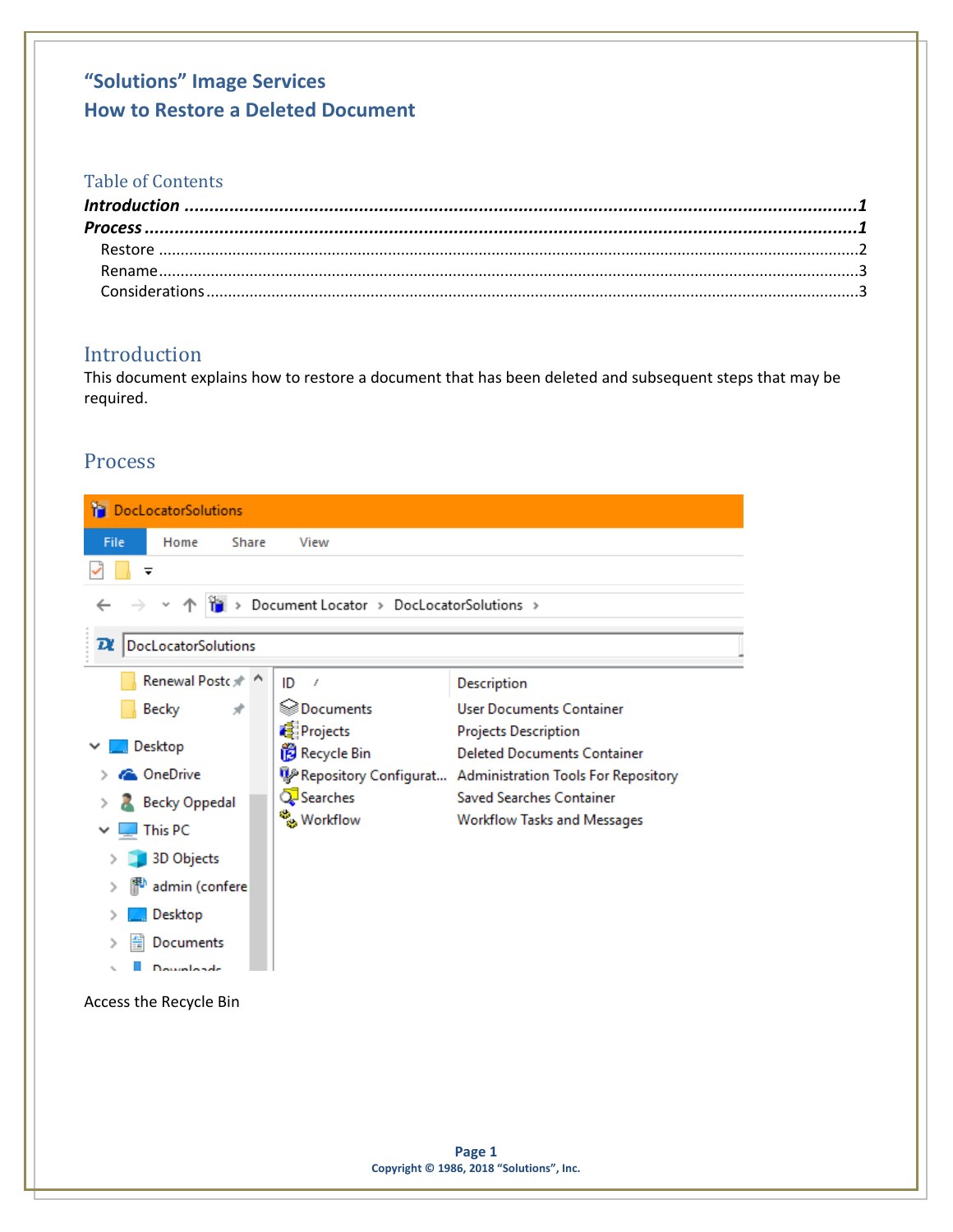## **"Solutions" Image Services How to Restore a Deleted Document**

Locate the necessary document. The Basic Search and Advance Search features are available within the Recycle Bin.

| Recycle Bin                   |                                                      |                    |            |                                                               |                  |          |                    |            |  |
|-------------------------------|------------------------------------------------------|--------------------|------------|---------------------------------------------------------------|------------------|----------|--------------------|------------|--|
| Home<br>File                  | Share<br>View                                        |                    |            |                                                               |                  |          |                    |            |  |
| $\sqrt{2}$ $\sqrt{2}$         |                                                      |                    |            |                                                               |                  |          |                    |            |  |
| 个                             | Document Locator > DocLocatorSolutions > Recycle Bin |                    |            |                                                               |                  |          |                    |            |  |
|                               |                                                      |                    |            |                                                               |                  |          |                    |            |  |
| DecLocatorSolutions           |                                                      |                    |            |                                                               | 그럼               |          |                    |            |  |
| Ren $\epsilon$ <sup>+</sup>   | FileName                                             | <b>Description</b> | ObjectType | Path                                                          | <b>TableName</b> | UserID   | RecDate            | DaysToKeep |  |
| Beck *                        | 7.03AA46780-DEL20170516.pdf                          |                    | pdf        | DocLocatorSolutions\Documents\Motor Vehicles\03AA46\          | Documents        | alison   | 5/16/2017 12:3     | -25        |  |
|                               | 777 08-30-2017 01-21-37 PM-DEL20171031.tif           |                    | tif        | DocLocatorSolutions\Documents\                                | <b>Documents</b> | cssadmin | 10/31/2017 11:     | - 25       |  |
| $\vee$ $\Box$ Desktop         | 08-30-2017 01-21-37 PM-DEL20171031.ann               | annotations fo     | ann        | DocLocatorSolutions\Documents\                                | <b>Documents</b> | cssadmin | 10/31/2017 11:     | - 25       |  |
| <b>C</b> OneDriv              | 777 08-30-2017 02-14-18 PM-DEL20171031.tif           |                    | tif        | DocLocatorSolutions\Documents\                                | <b>Documents</b> | cssadmin | 10/31/2017 11:     | - 25       |  |
| $> 2$ Becky C                 | 777 08-30-2017 02-44-29 PM-DEL20171031.tif           |                    | tif        | DocLocatorSolutions\Documents\                                | Documents        | cssadmin | 10/31/2017 11:     | - 25       |  |
| $\vee$ $\Box$ This PC         | 777 08-30-2017 02-46-59 PM-DEL20171031.tif           |                    | tif        | DocLocatorSolutions\Documents\                                | Documents        | cssadmin | 10/31/2017 11:     | - 25       |  |
|                               | 777 08-30-2017 02-47-11 PM-DEL20171031.tif           |                    | tif        | DocLocatorSolutions\Documents\                                | <b>Documents</b> | cssadmin | 10/31/2017 11:     | -25        |  |
| $\frac{1}{2}$ 3D Ob           | 777 08-30-2017 02-47-27 PM-DEL20171031.tif           |                    | tif        | DocLocatorSolutions\Documents\                                | <b>Documents</b> | cssadmin | 10/31/2017 11:     | - 25       |  |
| admir                         | 77 08-30-2017 11-08-40 AM-DEL20171031.tif            |                    | tif        | DocLocatorSolutions\Documents\                                | <b>Documents</b> | cssadmin | 10/31/2017 11:     | -25        |  |
| Deskti                        | 777 1_94_35_460_943501100003_-DEL20170828.tif        |                    | tif        | DocLocatorSolutions\Documents\Real Estate Documents\1\94\35\  | <b>Documents</b> | cssadmin | 8/28/2017 3:29: 25 |            |  |
|                               | 18                                                   | 18                 | fod        | DocLocatorSolutions\Documents\Real Estate Documents\18\       | <b>Documents</b> | cssadmin | 8/28/2017 3:29: 25 |            |  |
| $\angle$ $\blacksquare$ Docur | THE 18_97_37_80__-DEL20170828.tif                    |                    | tif        | DocLocatorSolutions\Documents\Real Estate Documents\18\97\37\ | <b>Documents</b> | cssadmin | 8/28/2017 3:29: 25 |            |  |
| Down                          | THE 18_97_37_80_973718100002_-DEL20170828.tif        | New Parcel #s:     | +if        | DocLocatorSolutions\Documents\Real Estate Documents\18\97\37\ | <b>Documents</b> | cssadmin | 8/28/2017 3:29: 25 |            |  |

The recycle bin shows the documents that have been deleted. Deleted documents are renamed once they are deleted with DEL and the date deleted put in the name of the document.

The path of where the document originated from is shown.

The number of days the item is to be kept in the recycle bin before being permanently deleted is in the Days to Keep column.

#### <span id="page-1-0"></span>**Restore**

Right click on the document you wish to restore and select restore.



There is no prompt or confirm screen.

The document will be restored to the original location shown in the path in the recycle bin.